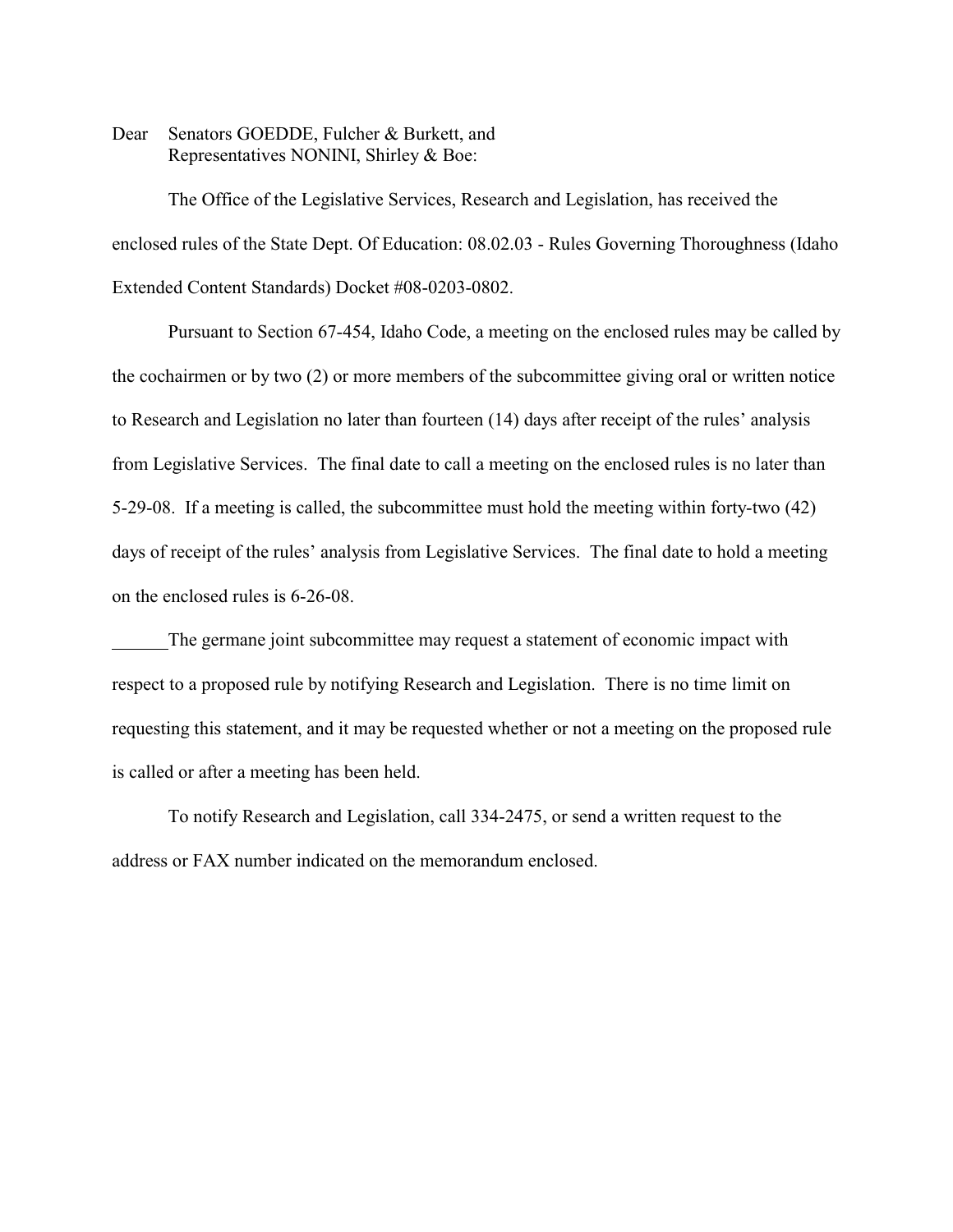## **MEMORANDUM**

- **TO:** Senate Education Subcommittee on Administrative Rules and House Education Subcommittee on Administrative Rules
- **FROM:** Research & Legislation Staff, Maureen L. Ingram
- **SUBJECT:** Rules of the State Department of Education
- **DATE:** May 9, 2008

# **IDAPA 08.02.03 - Rules Governing Thoroughness: Incorporation by Reference**

Under Docket Number 08-0203-0802, this action has been submitted as a temporary rule effective February 28, 2008, for Section 004.07 relating to cut scores, and May 1, 2008, for Subsections 01 and 06 of Section 004. relating to content standards. It is also being promulgated as a proposed rule. Authority for promulgation of the rule is authorized pursuant to Section 2, Article IX of the *Idaho Constitution,* and Sections 33-105, 33-107, 33-1612 and 67-5229, *Idaho Code*.

The changes to Section 004. on incorporation by reference are found in:

- 1. Subsection 01. to update the rule to the most previously adopted version of the Idaho Content Standards;
- 2. Subsection 06. to update the rule to the most previously adopted version of the Idaho Alternative Assessment Extended Content Standards and to revise the name of the standards to the Idaho Extended Content Standards; and
- 3. Subsection 07. to update the rule to the most previously adopted version of the Idaho Alternative Assessment Extended Achievement Standards.
- cc: State Department of Education: Superintendent Luna, Cindy Johnstone & Jean Taylor State Board of Education: Allison McClintick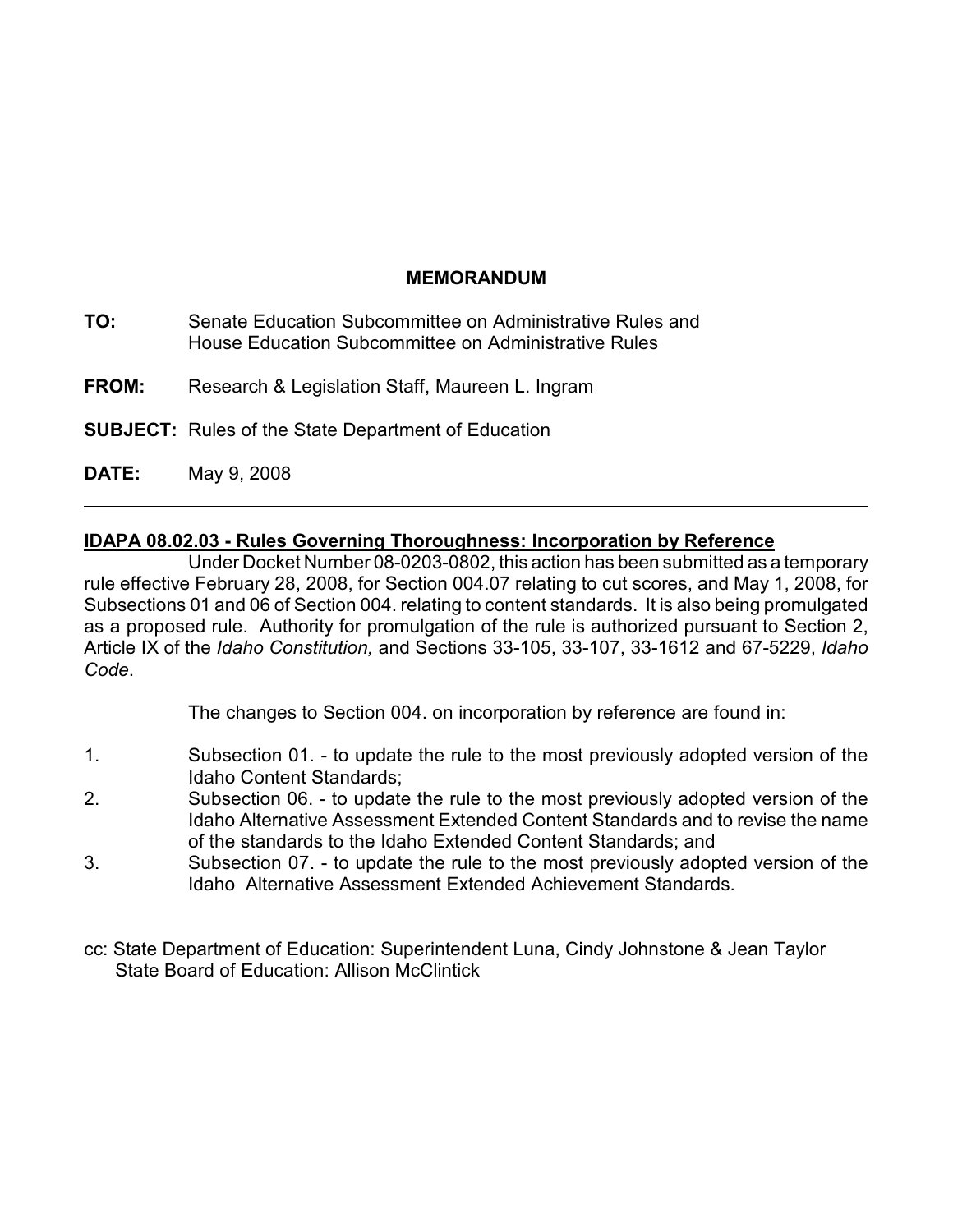## **IDAPA 08 - DEPARTMENT OF EDUCATION**

### **08.02.03 - RULES GOVERNING THOROUGHNESS**

#### **DOCKET NO. 08-0203-0802**

#### **NOTICE OF RULEMAKING - TEMPORARY AND PROPOSED RULE**

**EFFECTIVE DATE:** The effective date of the temporary rule is February 28, 2008 for cut scores and May 1, 2008 for content standards*.*

**AUTHORITY:** In compliance with Sections 67-5221(1) and 67-5226, Idaho Code, notice is hereby given that this agency has adopted a temporary rule, and proposed rulemaking procedures have been initiated. The action is authorized pursuant to Sections 33-2002, 33-105, and 33-107 Idaho Code, and 34 CFR Part 200 Title I - Improving the Academic Achievement of the Disadvantaged.

**PUBLIC HEARING SCHEDULE:** Public hearing(s) concerning this rulemaking will be scheduled if requested in writing by twenty-five (25) persons, a political subdivision, or an agency, not later than June 18, 2008.

The hearing site(s) will be accessible to persons with disabilities. Requests for accommodation must be made not later than five (5) days prior to the hearing, to the agency address below.

**DESCRIPTIVE SUMMARY:** The following is the required finding and concise statement of its supporting reasons for adopting a temporary rule and a nontechnical explanation of the substance and purpose of the proposed rulemaking: The following are incorporated by reference into this rule: Cut-Score Ranges for the IAA Science Proficiency Levels and Proficiency Level descriptors for the 2008 Idaho Alternate Assessment.

The Idaho Alternative Assessment Extended Content Standards for Language Arts, Mathematics and Science are revised in alignment with the Idaho Content Standards as updated in 2006, and the name of standards is changed to the Idaho Extended Content Standards to better reflect the parallel alignment to the Idaho Content Standards.

The Idaho Content Standards will be updated to include course-specific math content standards for high school because current 9th and 10th grade standards do not reflect the additional courses required for the graduating class of 2013. These content standards are for Algebra I, Geometry, Algebra II, Math Analysis, Math Analysis of Personal Finance, Technical Math, Pre-calculus – Algebra, Pre-Calculus – Trigonometry AP Calculus and AP Statistics.

**TEMPORARY RULE JUSTIFICATION:** Pursuant to Sections 67-5226(1)(b) & (c), Idaho Code, the Governor has found that temporary adoption of the rule is appropriate for the following reasons: This temporary rule is necessary because of compliance with deadlines in amendments to governing law or federal programs, and it confers a benefit on administrators, educators, parents and students.

**FEE SUMMARY:** Pursuant to Section 67-5226(2), the Governor has found that the fee or charge being imposed or increased is justified and necessary to avoid immediate danger and the fee is described herein: N/A

**FISCAL IMPACT:** The following is a specific description, if applicable, of any negative fiscal impact on the state general fund greater than ten thousand dollars (\$10,000) during the fiscal year: N/A

**NEGOTIATED RULEMAKING:** Pursuant to IDAPA 04.11.01.811, negotiated rulemaking was not conducted because the need for temporary rulemaking and the simple nature of the proposed rule change for the cut scores. A group of teachers worked together with the State Department of Education to refine and address the public comment received on the course-specific standards from what was proposed and vacated rulemaking from last year.

**ASSISTANCE ON TECHNICAL QUESTIONS, SUBMISSION OF WRITTEN COMMENTS:** For assistance on technical questions concerning the temporary and proposed rule, contact Cindy Johnstone, (208) 332-6975, for math content standards, Jean Taylor, (208) 332-6918, for extended content standard, or Allison McClintick from the State Board of Education, (208) 332-1579, for alternate assessment cut scores.

Anyone may submit written comments regarding the proposed rulemaking. All written comments must be directed to the undersigned and must be delivered on or before June 25, 2008.